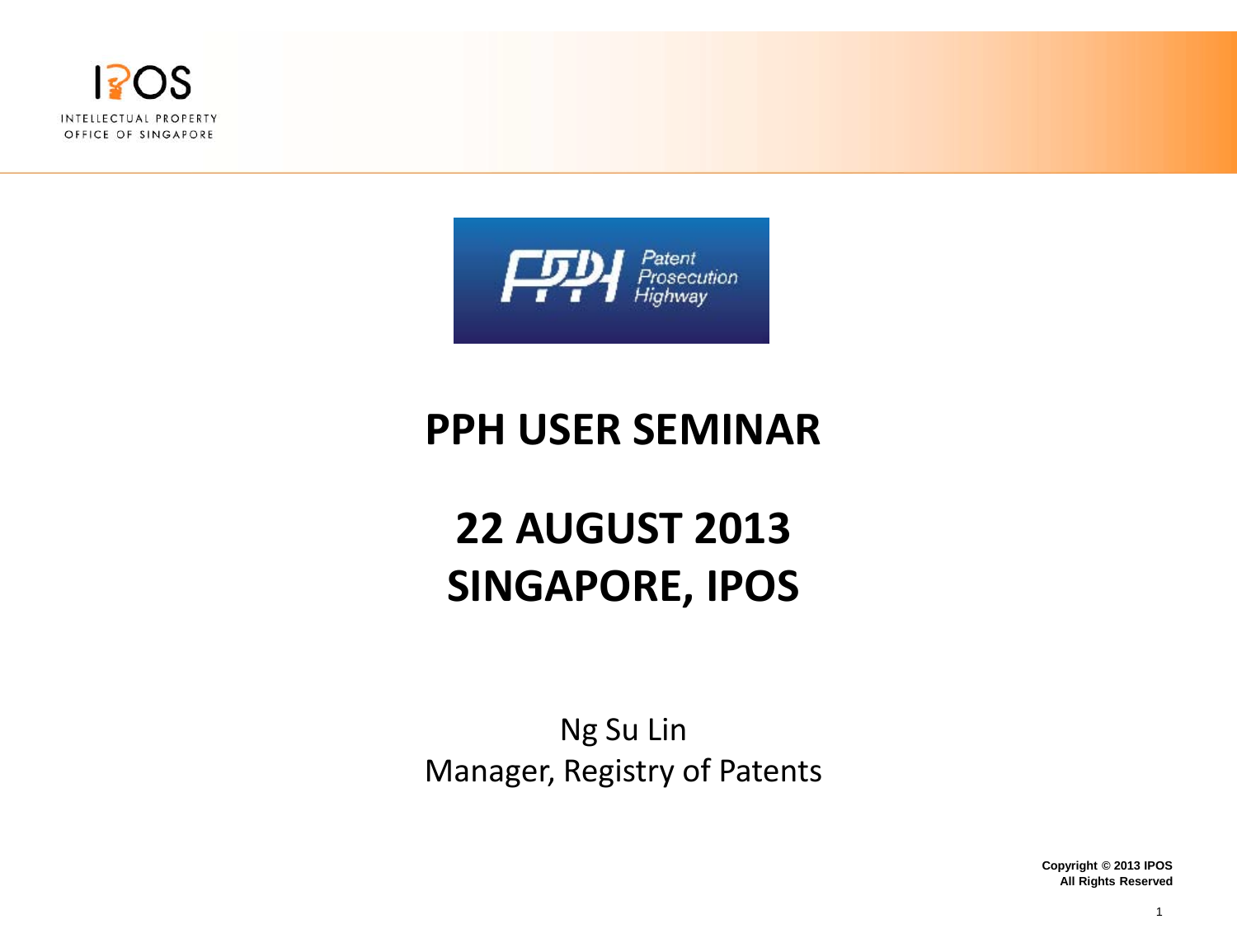

# **Overview of PPH**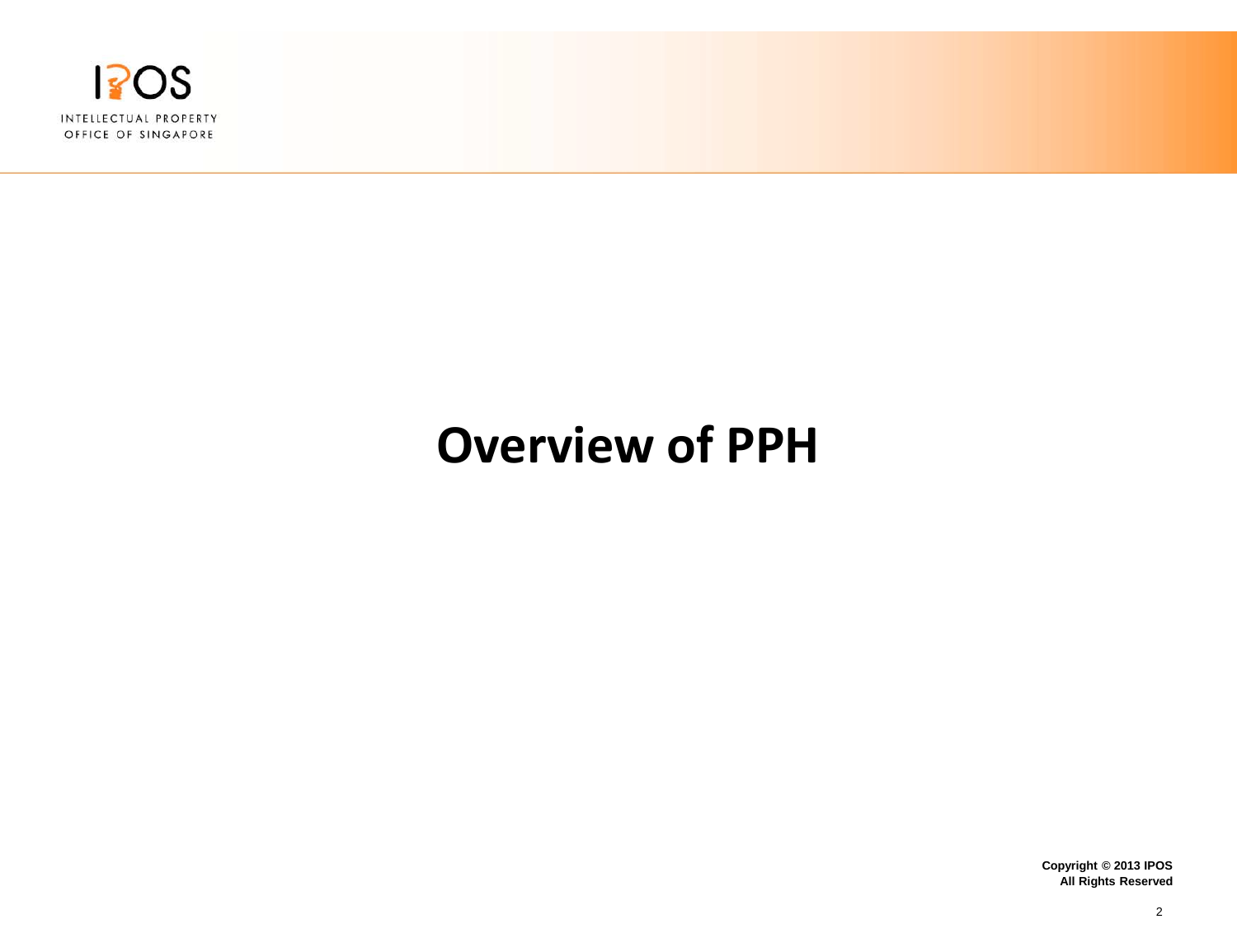

- PPH is a work sharing initiative among IP Offices in the area of patent search and examination work.
- A patent application whose claims have been determined to be allowable/patentable in the Office of First Filing (OFF) is eligible to request for accelerated examination in the Office of Second Filing (OSF).
- The first PPH programme commenced on 3 July 2006, between the United States Patent & Trademark Office and the Japan Patent Office.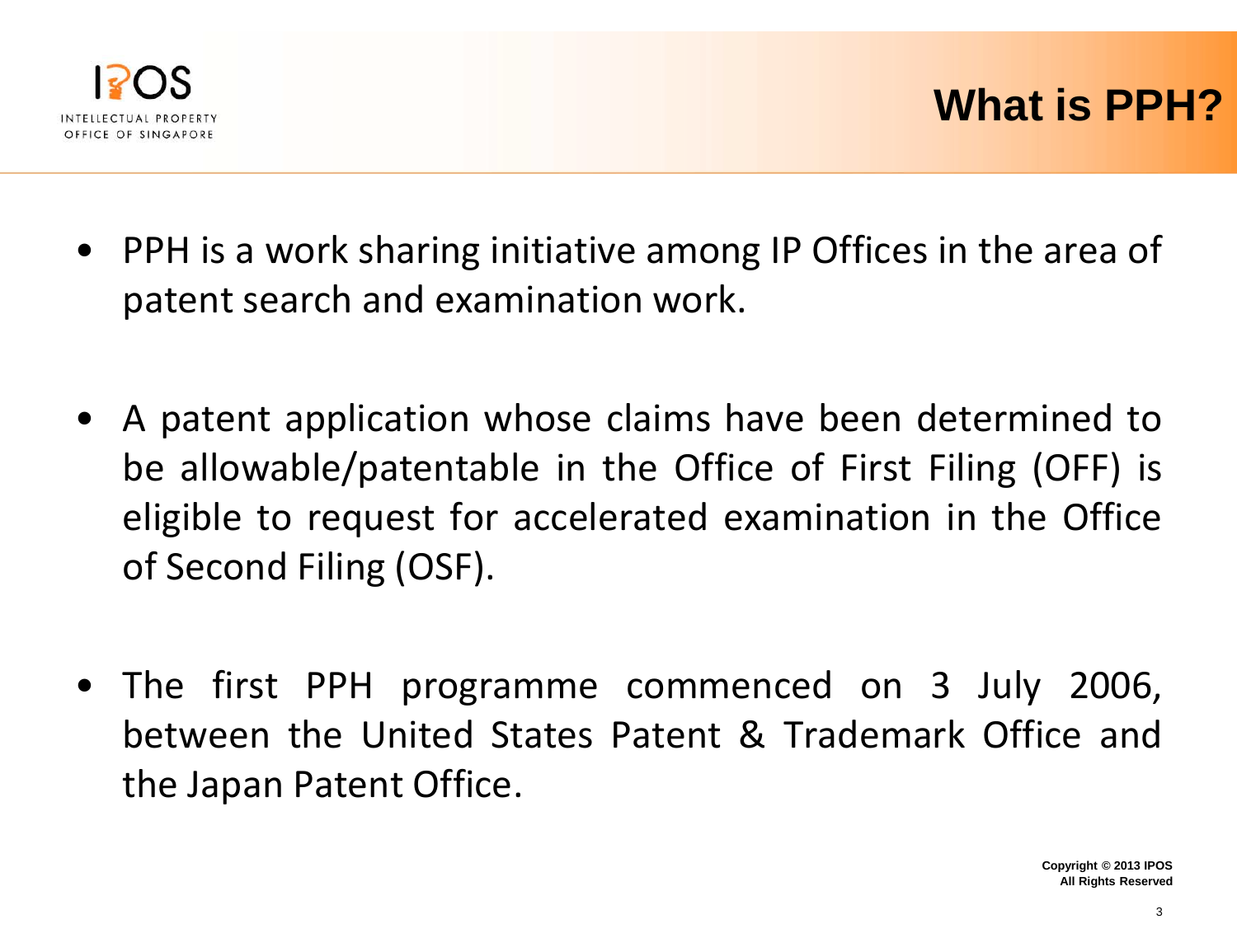

## **Benefits of Using PPH**

Benefits of PPH

- $\boxtimes$  Accelerated processing
- $\boxtimes$  Time and cost savings
- $\boxtimes$  Improved quality search and examination
- $\boxtimes$  No fee to request for PPH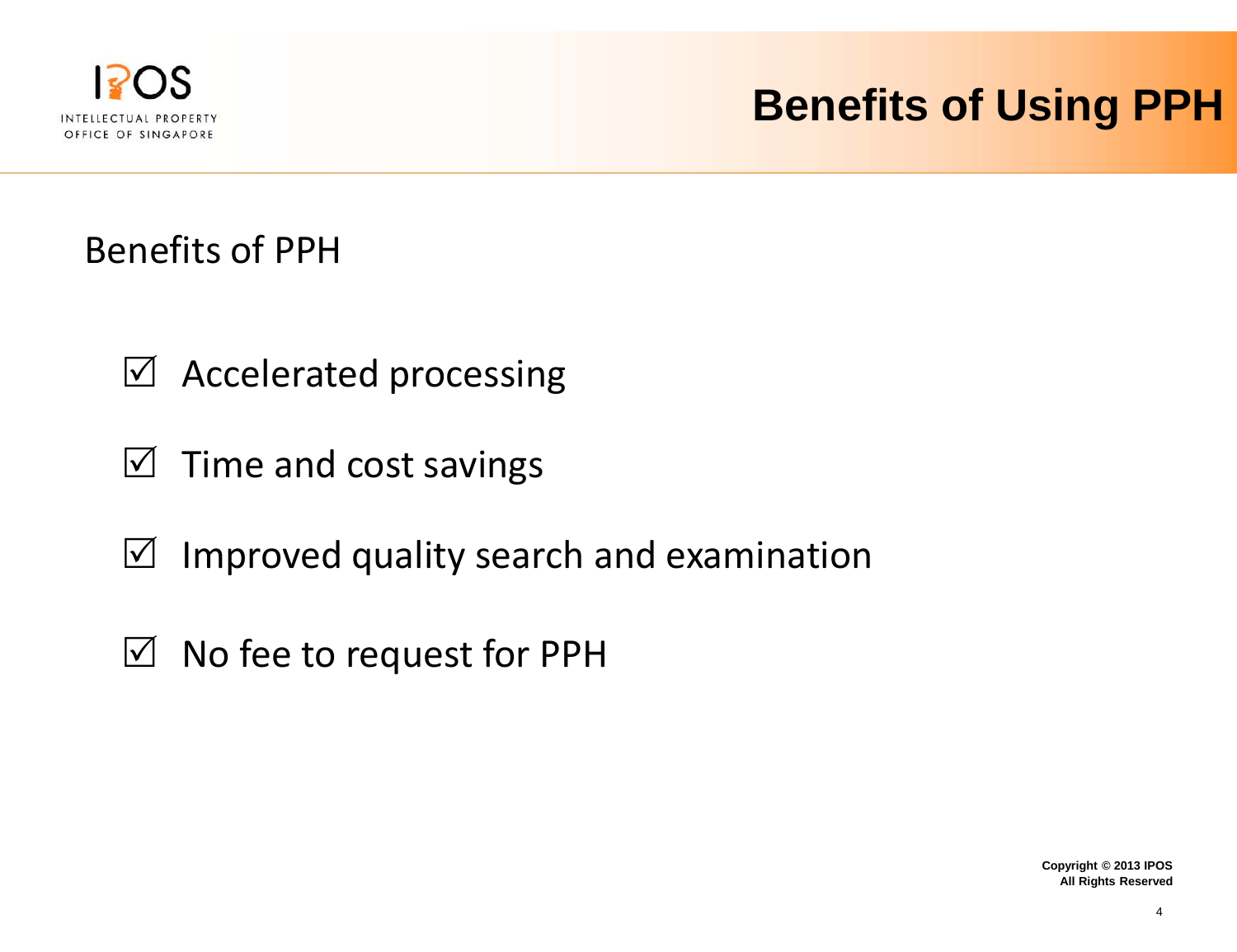

## **IPOS' PPH Partners**

PPH Pilot Programmes

- United States Patent and Trade Mark Office (USPTO)
	- **Launched on 2 February 2009**
	- **Extended on 2 February 2010**
- Japan Patent Office (JPO)
	- **Launched on 1 July 2009**
	- **Extended on 1 July 2010**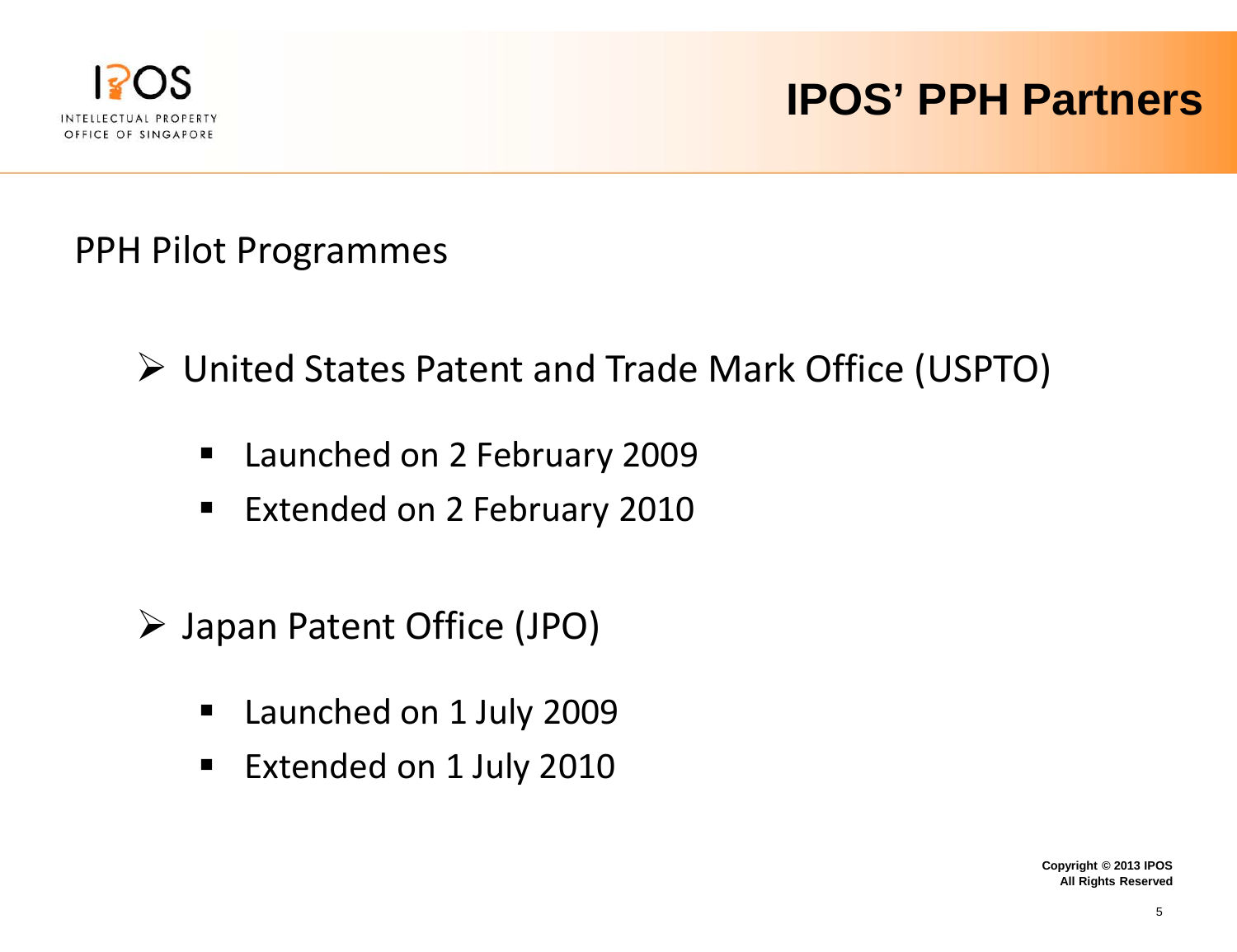

## **IPOS' PPH Partners**

PPH Pilot Programmes

- $\triangleright$  Korean Intellectual Property Office (KIPO)
	- **Launched on 1 January 2013**

- $\triangleright$  State Intellectual Property Office of the People's Republic of China (SIPO)
	- To be launched on 1 September 2013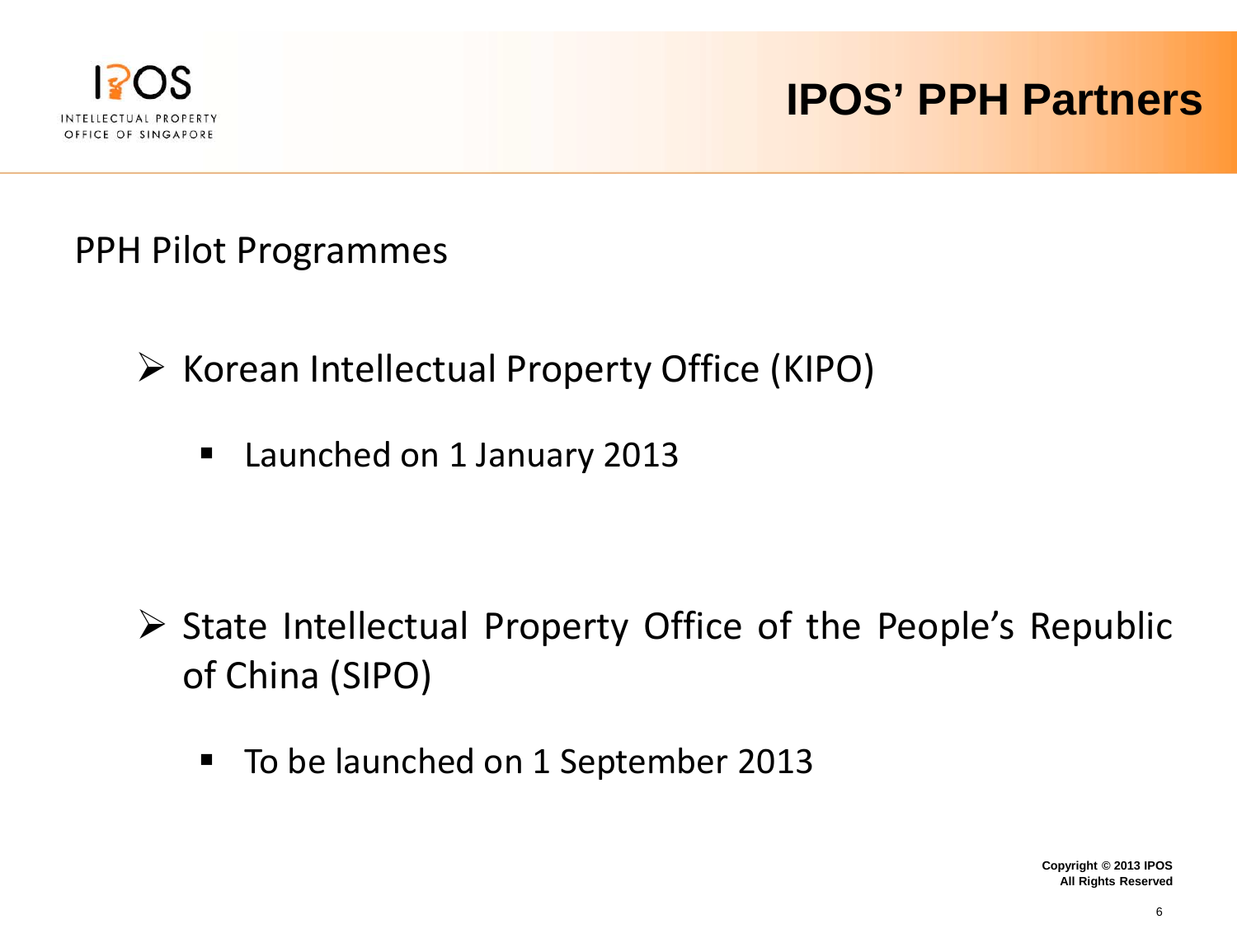

#### **How PPH works**

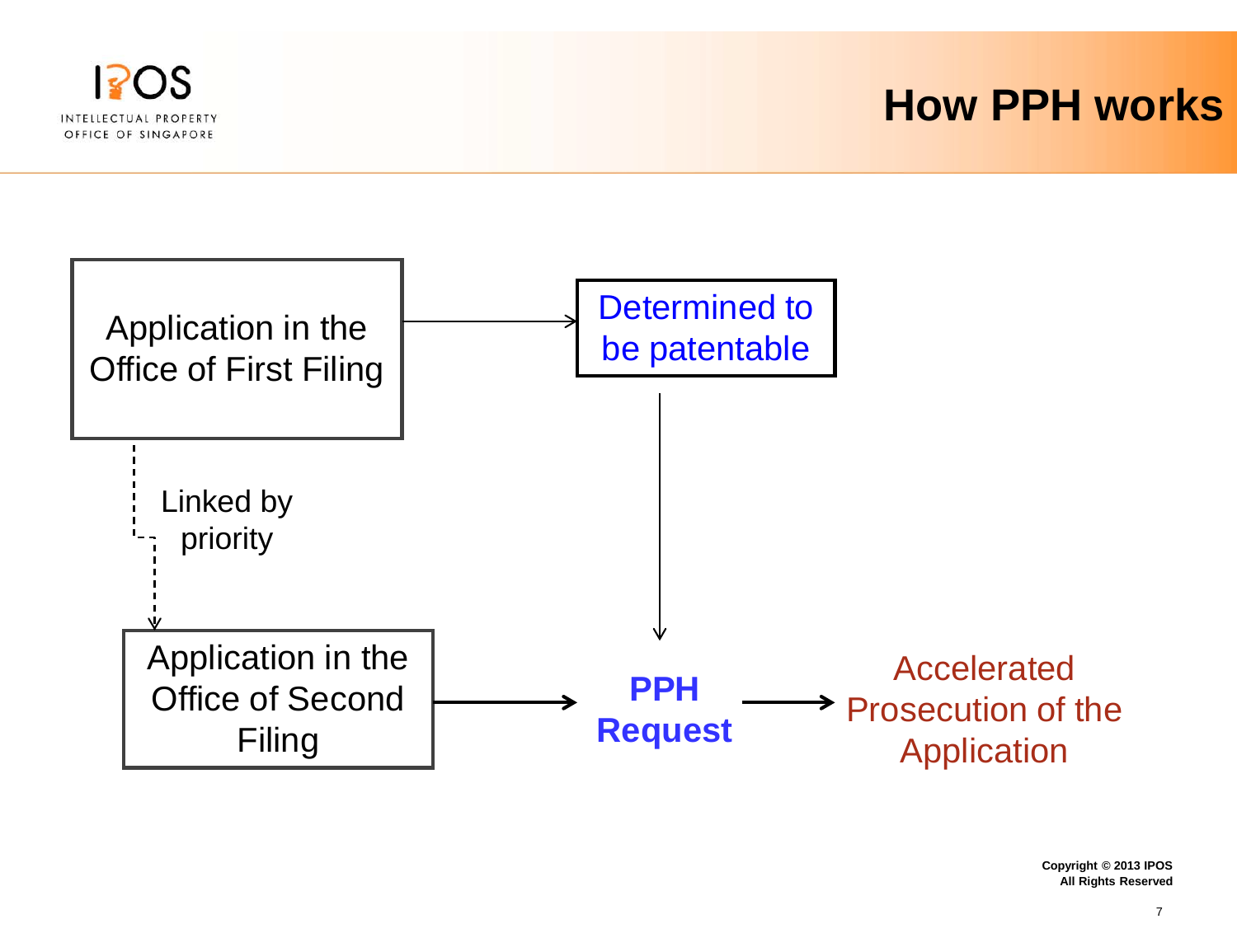

## **IPOS-US PPH in Singapore**



**PPH request can be filed under the Foreign Route. Applicants enjoy expedited registration in Singapore.**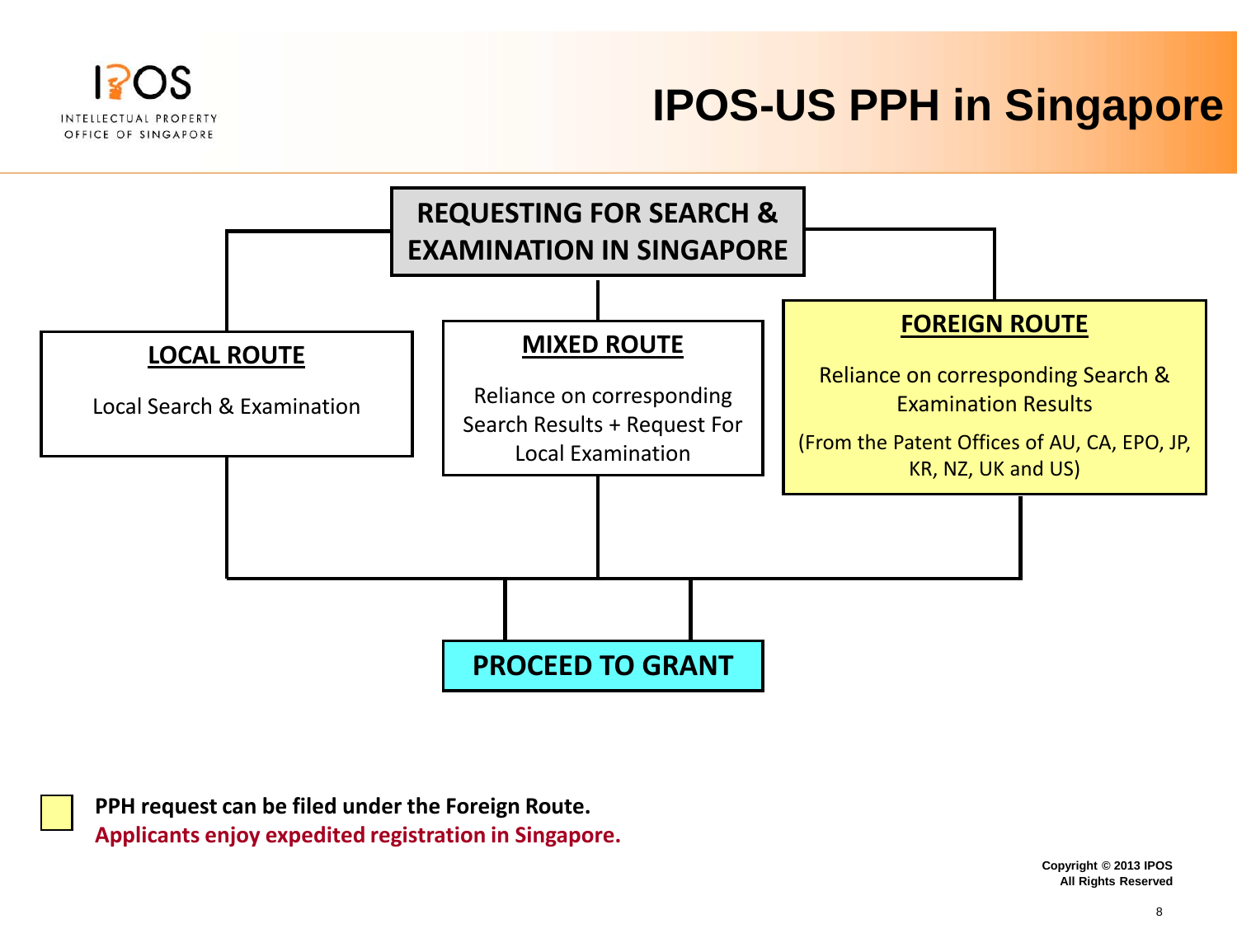

# **Other Patent Initiative**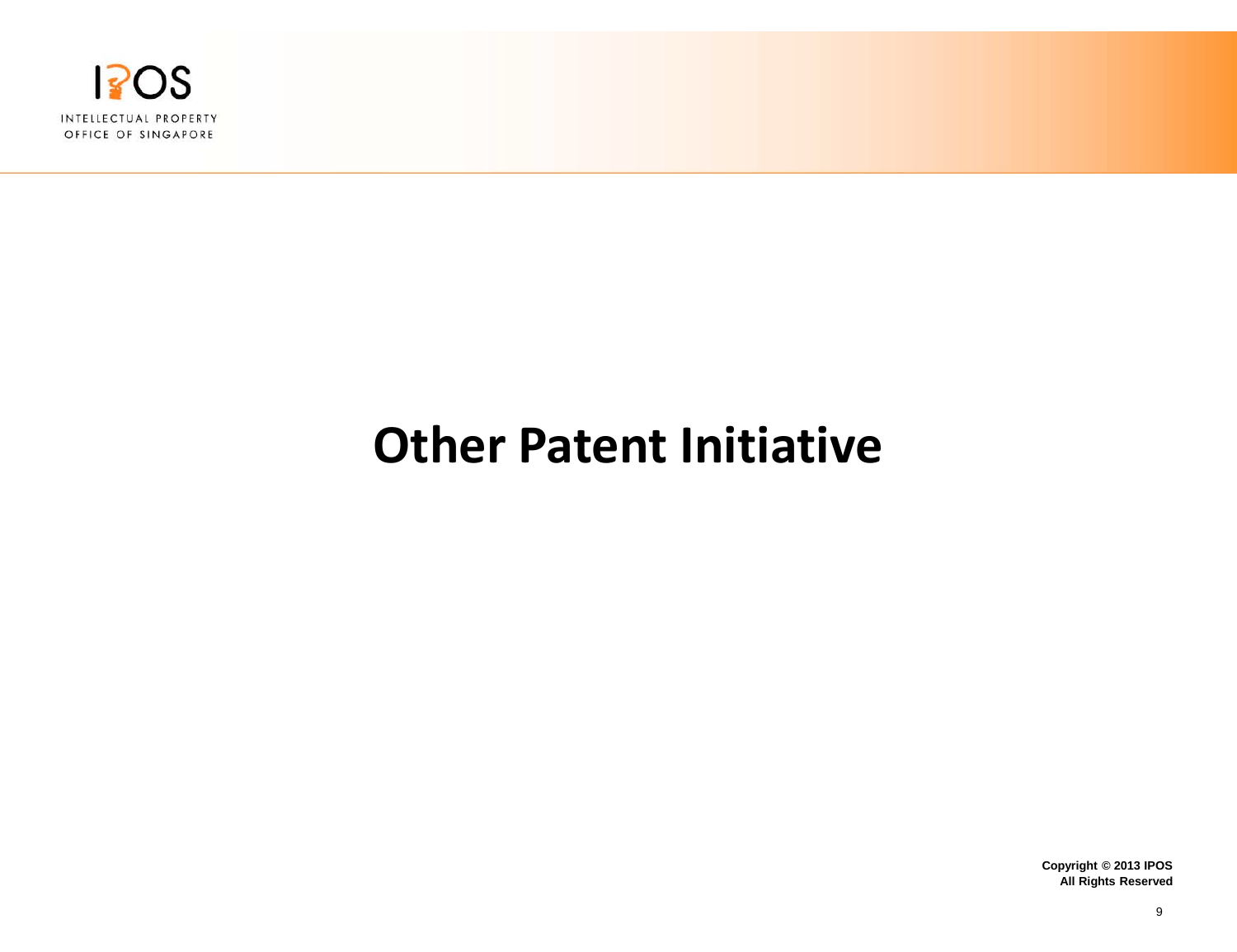

#### **ASEAN Patent Examination Co-operation (ASPEC)**

- **Search & examination work sharing arrangement among** participating ASEAN patent offices.
- Search & examination is accelerated at ASEAN patent offices.
- Operates in the English language in all participating ASEAN patent offices; no verification of translation required for non-English documents.
- Common Request Form across all participating ASEAN patent offices.
- Advantageous for applicants desiring to file regionally in ASEAN as there will be substantial time and cost savings.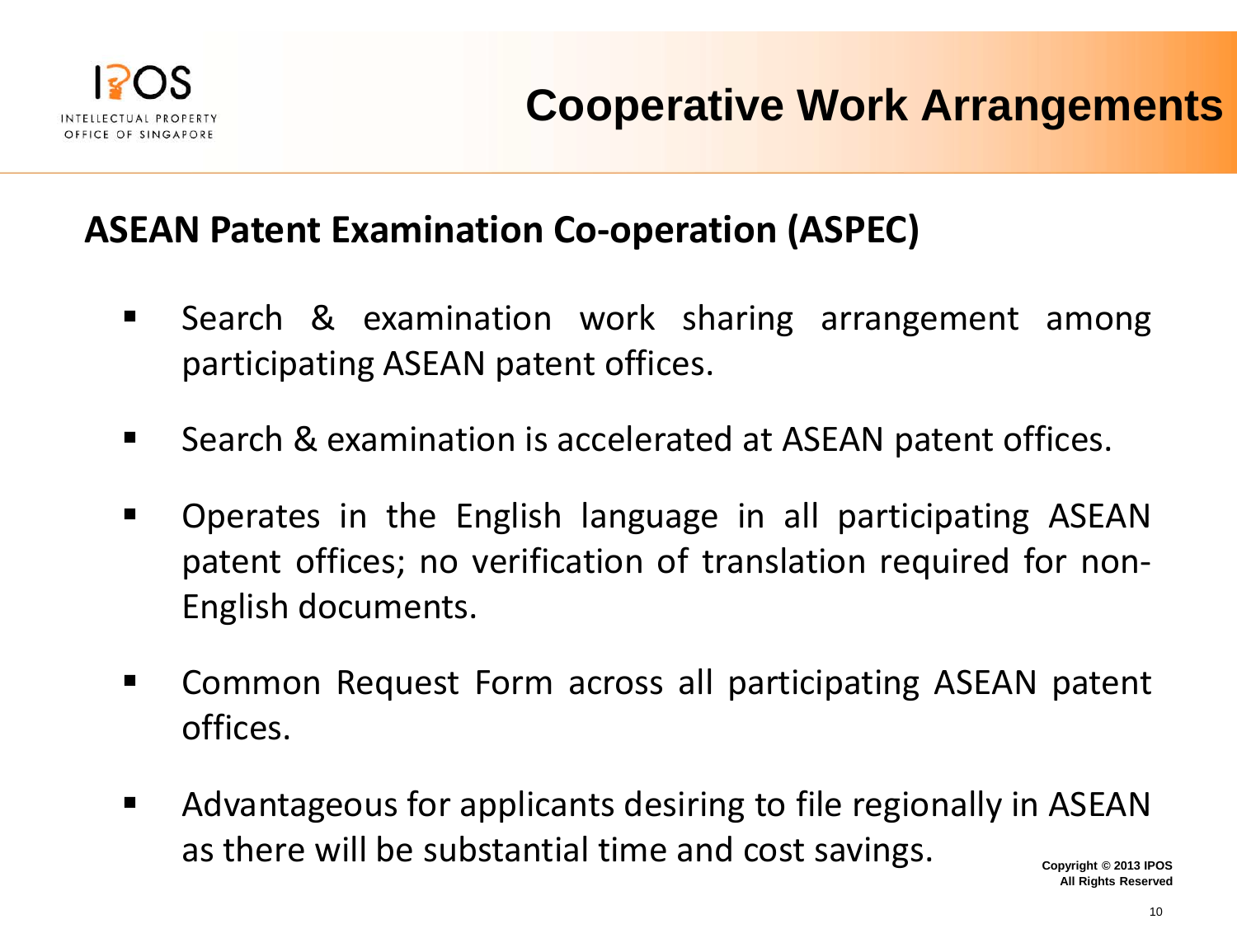

# **Thank You**